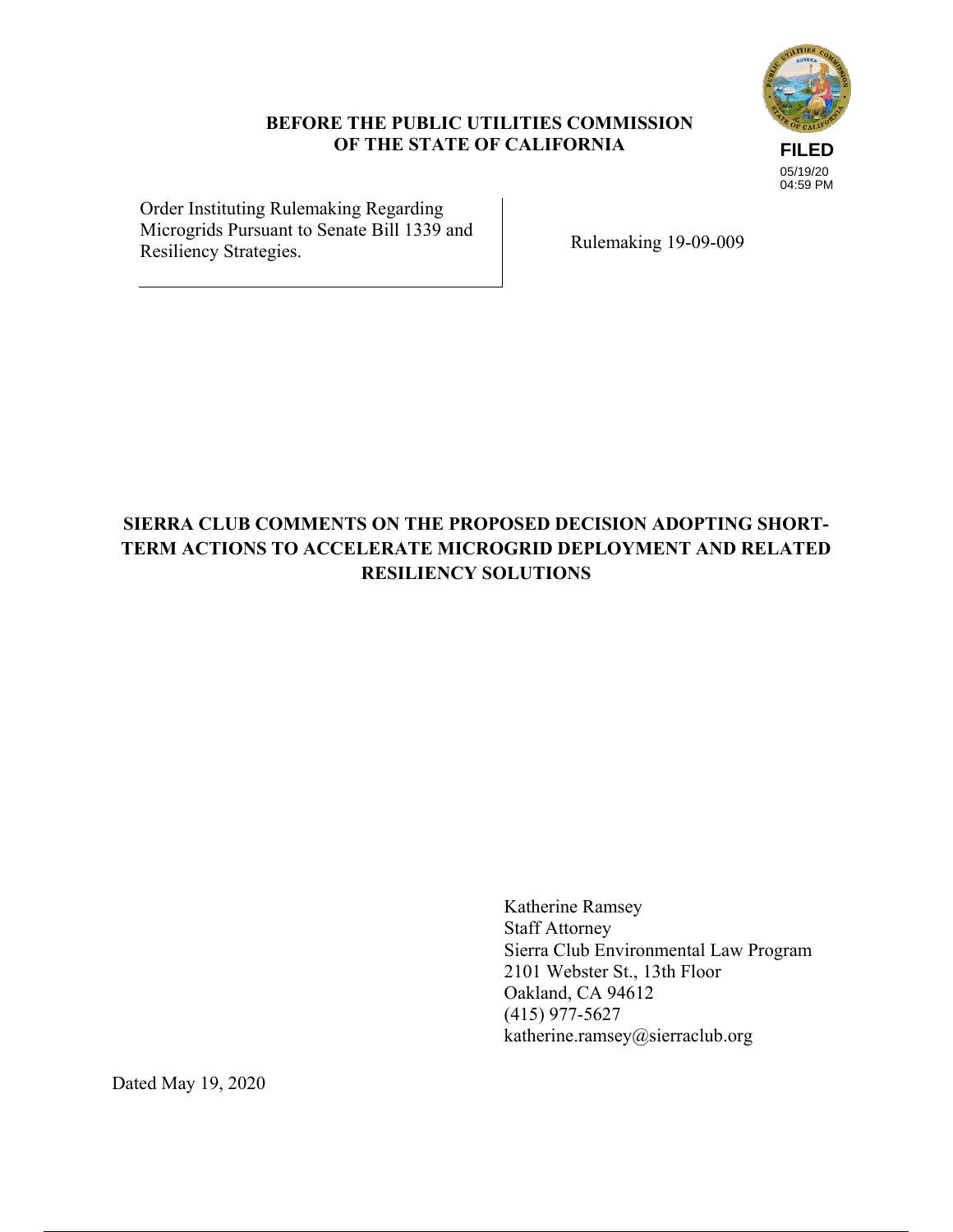### **BEFORE THE PUBLIC UTILITIES COMMISSION OF THE STATE OF CALIFORNIA**

Order Instituting Rulemaking Regarding Microgrids Pursuant to Senate Bill 1339 and Rulemaking 19-09-009<br>Resiliency Strategies.

## **SIERRA CLUB COMMENTS ON THE PROPOSED DECISION ADOPTING SHORT-TERM ACTIONS TO ACCELERATE MICROGRID DEPLOYMENT AND RELATED RESILIENCY SOLUTIONS**

Pursuant to Rule 14.3 of the Rules of Practice and Procedure of the California Public Utilities Commission, Sierra Club files these comments on the Proposed Decision Adopting Short-Term Actions to Accelerate Microgrid Deployment and Related Resiliency Solutions ("Proposed Decision" or "PD"), filed April 29, 2020.

Sierra Club supports the Commission's efforts to improve California's resiliency for the 2020 fire season through both programmatic efforts and specific projects. Sierra Club generally supports the Proposed Decision, particularly the programmatic changes to accelerate interconnection of resiliency projects, modernizing tariffs to maximize resiliency benefits, and promoting collaboration between investor-owned utilities and local and tribal governments. However, Sierra Club recommends the following changes to the final decision's section on PG&E's proposal.

## **I. The Commission should include additional direction to PG&E in order to ensure that its reliance on temporary diesel generation does not continue beyond the 2020 fire season.**

Sierra Club supports the Commission's measures to ensure PG&E's accountability for the use of diesel generators, but the final decision should include further direction to ensure that temporary diesel generation "is not a long-term resiliency strategy."<sup>1</sup> The Proposed Decision requires PG&E to submit a report detailing the 2020 fire season temporary generation, an action plan to integrate clean generation, and a report evaluating the results of PG&E's recent request

 $\overline{a}$ 

 $<sup>1</sup>$  PD at 72.</sup>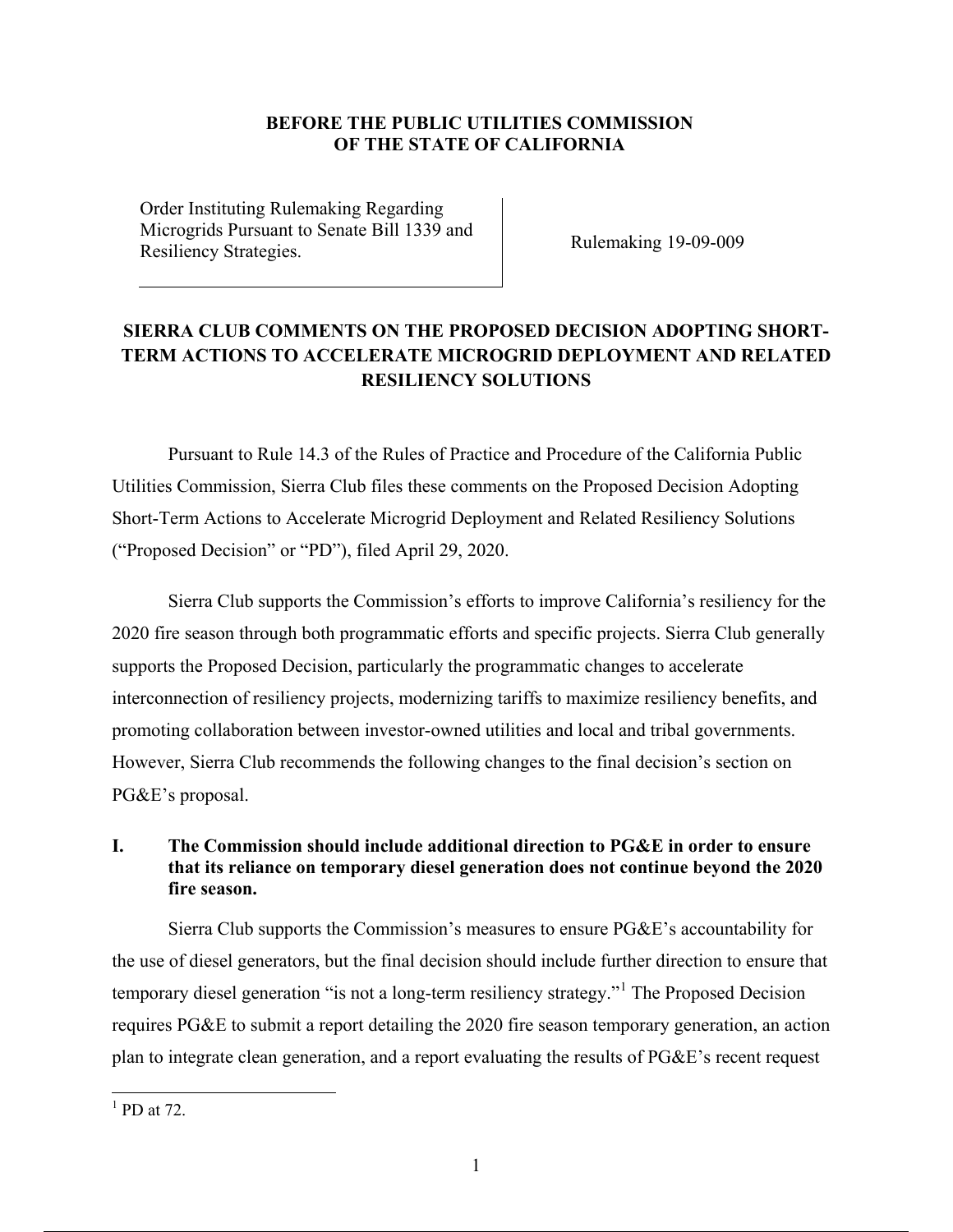for information ("RFI").<sup>2</sup> These requirements present important accountability and oversight over PG&E's temporary generation program and should be retained in the final decision. However, the final decision should go further in ensuring PG&E's accountability.

First, the final decision should direct PG&E to include additional data in its 2021 report on the location and run-time data of the temporary diesel generation that it deploys for the 2020 fire season. This will help keep PG&E accountable to the Commission and stakeholders regarding the actual deployment of its diesel generators. It is critical that diesel generators are used only when absolutely necessary to maintaining service, and without information regarding where and when the diesel generation is actually deployed, it will be impossible to ensure that their use is kept to a minimum. Therefore, the Commission should require PG&E to include this information in its report.

Second, the final decision should ensure the ability of parties to review and comment on (1) the 2021 report detailing use of diesel generators during the 2020 fire season, (2) PG&E's action plan to incorporate clean energy into its Temporary Generation Program, and (3) the report evaluating the results of the Clean Generation Request for Information. The Proposed Decision currently envisions the action plan and RFI report as a compliance filing, but the Commission should build into the proceeding schedule an opportunity for parties to provide comments on these documents as part of this proceeding. Alternatively, the Commission could direct PG&E to file these documents as a Tier 2 advice letter, subject to responses from other parties. Creating an opportunity for parties to comment on PG&E's actions to date would provide both PG&E and the Commission to consider improvements or opportunities to change course in future planning or RFIs. The timeline for generating proposals in time for the 2020 fire season was compressed and challenging, and this proceeding presents an opportunity for both the Commission and the investor-owned utilities to learn from and to ensure that future proposals do not rely on fossil-fuel-fired generation.

Third, the Commission should expressly inform PG&E and the other investor-owned utilities that diesel generation will not be approved for resiliency measures in future fire seasons. California's wildfire risk is directly related to climate change and decades of burning fossil fuels.

 $\overline{a}$ 

 $<sup>2</sup>$  PD at 73.</sup>